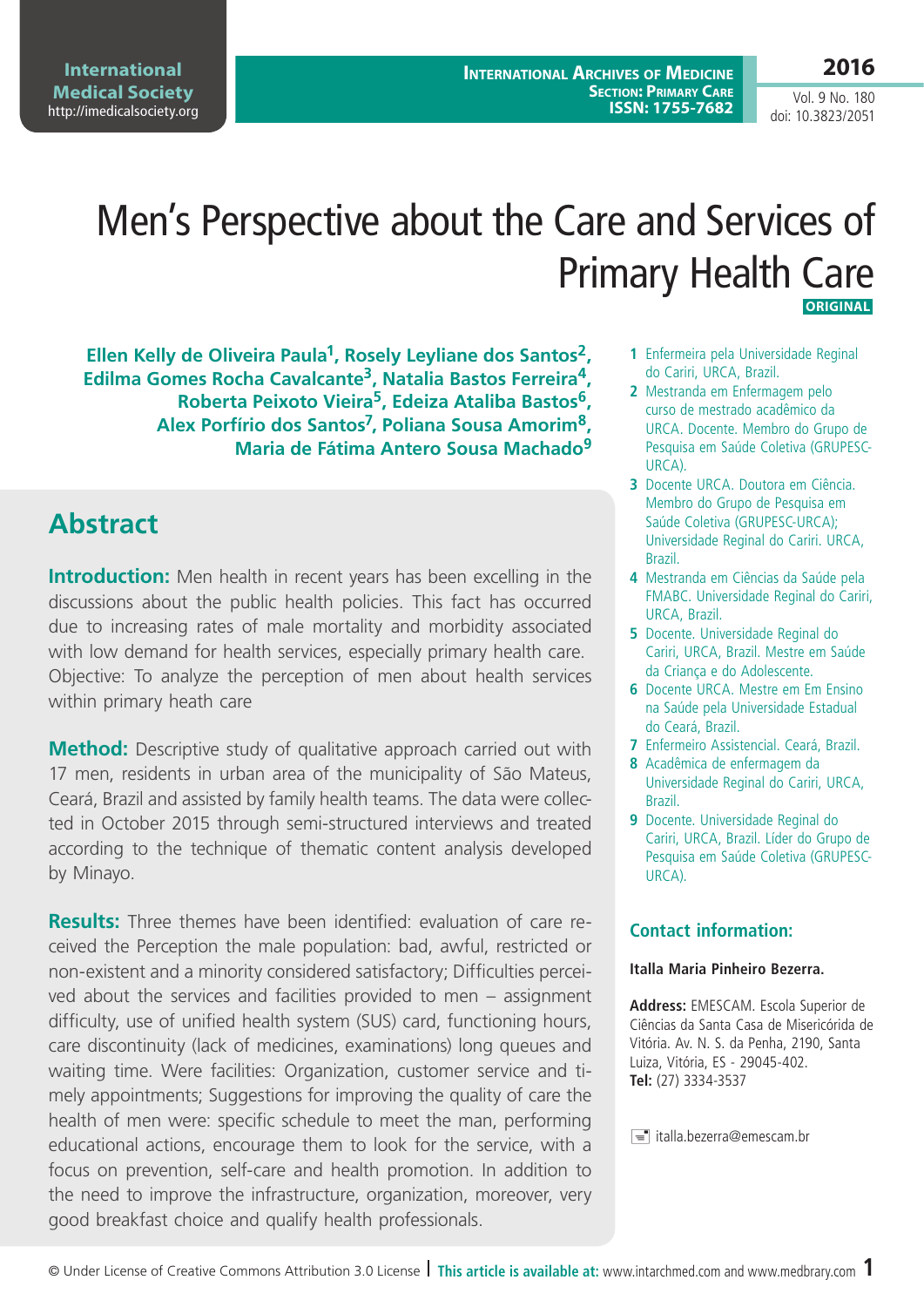**International Archives of Medicine Section: Primary Care ISSN: 1755-7682**

**2016** Vol. 9 No. 180

doi: 10.3823/2051

**Final thoughts:** the perception of men on primary health care predominated the negative judgment on the services and care provided concerning the restructuring needs of the services, qualification of health professionals and program availabilities/actions specific to men's health and engagement in health promotion and prevention through health education.

#### **Keywords**

Man Health; Access to Health Services; Completeness in Health; Primary Health Care.

# **Introduction**

Human health in recent years has been excelling in the discussions about the public health policies of men. According 2010 epidemiological data, this fact has occurred due to increasing rates of male mortality and morbidity associated with low demand for health services, particularly primary health care [1].

The Basic Attention in Health (BAH) is the first level of attention and is configured as a strategy for the organization, referred to as the gateway to health services [2]. Accordingly, it was proposed by the Ministry of Health and Family Health Strategy (FHS), whose ideals are based on completeness, decentralization of social services and capillarity.

However, this completeness presents challenges, especially in the case of access difficulties presented by the male population in the FHS. It is known that the perception of men about the health services is heavily influenced by stigmas associated with frailty, where the old man believes that preventive actions are only female activities [3, 4, 5].

This stigma is associated with the organization of the system that historically has been drawn from the development of the health care of women, children and elderly. Where public policy for decades prioritized gravid-puerperal cycle, offering programs that have remained geared to this audience [5, 4].

With the launch of the National Policy of Integral Attention to Health (NPIAH/PNAISH), by the Brazilian Federal Government in 2009, it was found the possibility of an extension of the male access to health services. The policy aims to improve the health conditions of the Brazilian male population, reducing morbidity and mortality, through tackling the risk factors and by ensuring the accessibility to the actions and the integral health assistance services. Currently this policy works with five priorities: access and host; paternity and care; diseases prevalent in the male population; prevention of violence and accidents; and sexual and reproductive health [6].

In this context, some questions emerged: what factors influence the man to seek the attendance in a basic health unit for promotion and prevention health services? What are the perspectives of man on this service?

The personal interest in studying this issue arose through the observation of flow in primary care units, where it was found that the male population is the group that has not attended a lot in health services.

The relevance of the research is expressed by allowing a portrait of reality, trying to identify strategies for inclusion in health services, as well as their awareness of searching it. It is hoped that the study provokes reflections about human health by raising questions that will assist in the integral care to male health in the regional scenario.

Therefore, the objective of this study was to analyze the perception of the man on health services within the primary health care.

## **Method**

A descriptive-exploratory study with a qualitative approach, developed in the city of São Mateus, Ceará,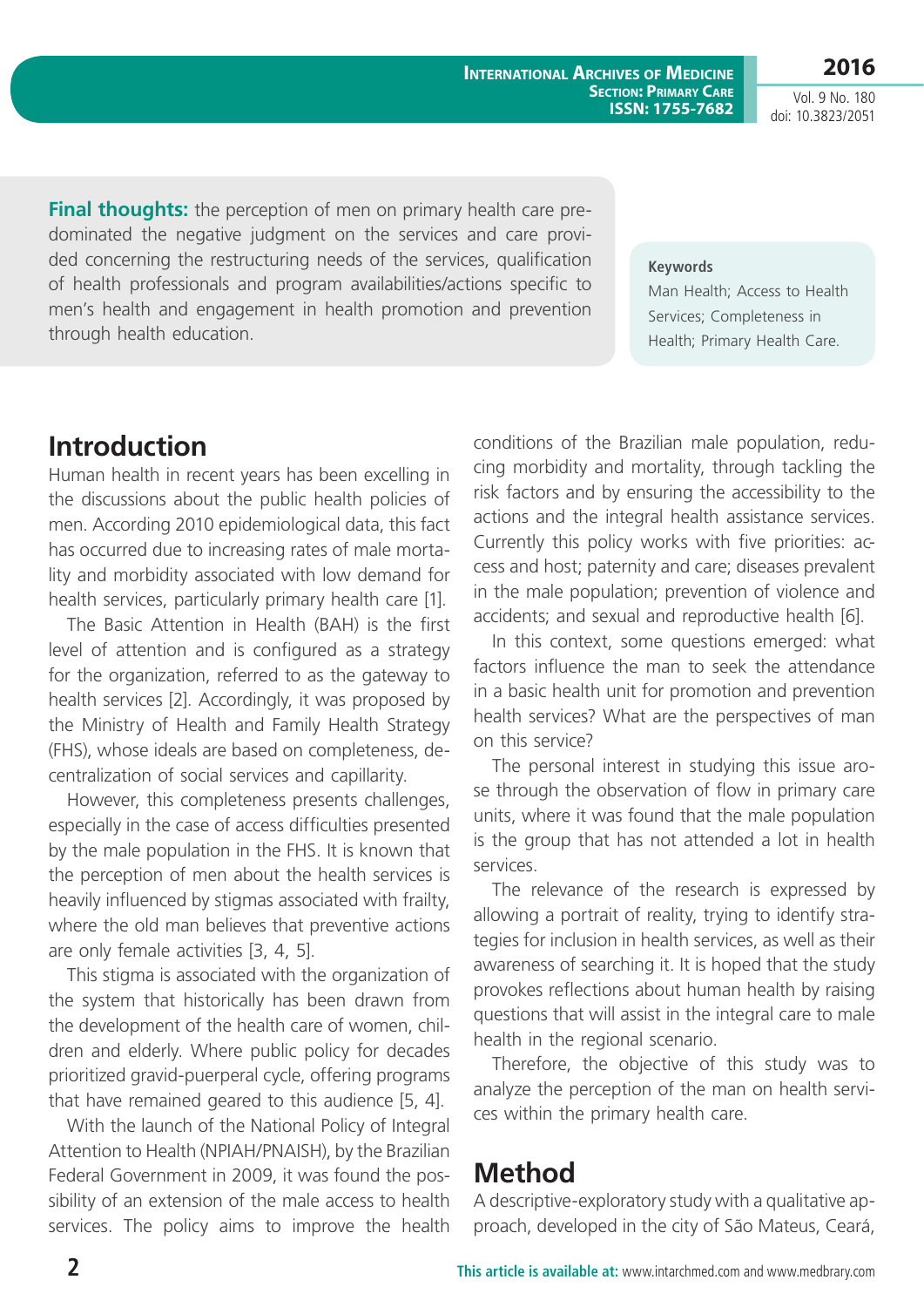**2016**

**International Archives of Medicine Section: Primary Care ISSN: 1755-7682**

Vol. 9 No. 180 doi: 10.3823/2051

Brazil. The participants were chosen randomly, the data were collected in three FHS in the urban area, in October 2015, using as criteria for inclusion: men linked to the study's FHS and aged 25 to 59 years old, the age group that PNAISH stands out. Men who were unfit to verbalize were excluded

The interviews were conducted after the contact and awareness of the FHS nurses, in which it was provided a reserved place of the unit for the interviews. Seeking the service, men were invited to participate in the research. Composed this study 17 men. For the data collection was conducted a semi-structured interview script, consisting of guiding questions on the topic: perception of how services are offered by basic care and what are the facilities and/or difficulties in accessing these services. To ensure anonymity, the participants were identified with the letter "P" and the corresponding number, example: P1, P2, ..., P17.

Data were analyzed according to the thematic analysis of content proposed by Minayo, focused on discover the core meanings that compose communication whose presence or frequency mean something to the targeted analytical objective7. Three categories were proposed: evaluative perception of care received by the male population; Difficulties and facilities perceived about the services provided to men; Suggestions for improving the quality of men's health care.

The search followed the recommendations of Resolution 466/12 of the National Council of health of the Ministry of Health8, with approval of the Research Ethics Committee of the Regional University of Cariri (URCA/ZIP CODE): 1.256.678/15.

# **Results**

## **Characterization of the participants**

Study participants were 17 men aged between 25 and 59 years (average 41 years). As for the level of education, 5 (28%) participants had complete high school, 4 (24%) complete higher education, 3 (18%) complete primary education, 3 (18%) illiterate, 1 (6%) incomplete higher education and 1 (6%) incomplete secondary education.

In relation to marital status, ten were married (58.82%) and with household income of two minimum wages (35.29%), based on the minimum wage in force at the time of R\$ 788.00.

Among the occupations declared by informants in this study, the most outstanding were the teacher and farmer representing the same percentage of 18%.

#### **Thematic Categories**

### **Evaluative perception of the care received by the male population**

Asked about the assessment of health services provided to men, the participants presented difficulty in sorting this attendance. Most saw service as "regular" because it lacked to meet other demands for it to be classified as a "full service", although it did not specify what they might be. They signaled that the service was "restricted or limited", because it boiled down to the medical attendance, with difficulty in accessing specialized services outpatient when were referenced. It can be seen in the following:

*Regular, because the services that are there we can get when we need to, but still a lot has to be done to be considered a complete service.* 

*P16*

*[...] the only thing that's there for the man is a medical consultation, that neither is specialized, only serves to escalate to an expert and that most of the time we can't go.* 

*P12*

Negative ratings were also identified and in general the participants evaluated the services as "bad", "awful", and even "non-existent". These were associated with the precarious conditions of the health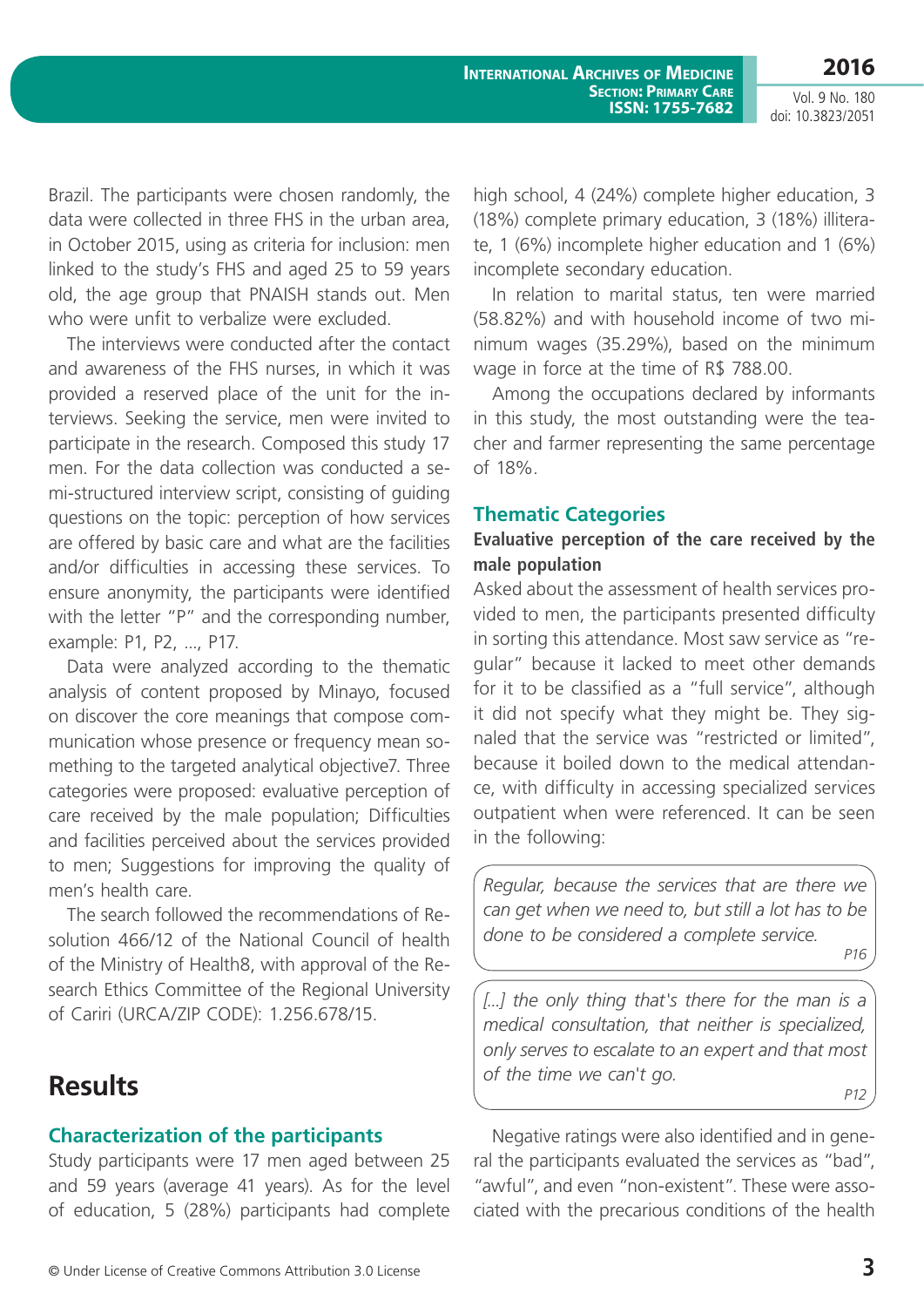**2016** Vol. 9 No. 180

doi: 10.3823/2051

service and, especially, by not being decisive in meeting the health problems and needs of the male population.

*Too precarious [policies of health services].* 

*P13*

*I think that leaves something to be desired [the offer of health service].* 

*P14*

*I don't sort, because it doesn't exist. Is insufficient, without resolution, bureaucratized to the extreme, inaccessible, doesn't actually exist to the male population.* 

*P15*

Below are testimonials from men who considered the quality of the service provided "satisfactory" and were closely related to the completeness and the reception to enhance the Organization to ensure access to services and the good service.

*I think it's good, because it looked better now to schedule the medical consultation, so it doesn't have an uproar of people, have come on the right day.*

*P04*

*It's good, I was well attended [...].* 

*P05*

## **Difficulties and facilities perceived about access to services available to men**

The participants revealed reasons that influenced their low frequency and/or their absence to health services. Were listed difficulties in getting the medical consultation and the hours of operation that match their labor activities. They also pointed to little flexibility in companies in releasing them to health care.

*Is a bigger difficulty leaving the job to go to try to get an appointment, a service. P12*

*What makes it difficult is because of my job, as I work at the same time it is opened, there is a little difficulty. P16*

*There is a difficulty because the clinic has only attendance during the day and lately, sometimes I needed was at night, so I always try to hospital services. The work also hampers because sometimes it's hard to get out. P17*

As for the difficulties which weaken attendance, were reported the discontinuity of care due to lack of medicines; unavailability of examinations or vacancies for medical consultations, generating long standby time and the need for inputs.

*There's no medicine, you query brings up a recipe and have to buy the medicine because it does not have.*

*P13.*

*[...] the case of exam schedule is very difficult because it's a lot of people that spend a lot of time there, going on until 6 months waiting.* 

*P02.*

*Sometimes we give a wasted journey, it's not every day you have. This review I'll show was already more than a year it was for me to have done and I could only now.*

*P06.*

The men mentioned yet the discontent and dissatisfaction with public health, given the precariousness of public services, in particular the FHS, which fails to meet their demands. In addition to the difficulty with the SUS card use, which should facilitate the access of care, users face the bureaucracy of routing and scheduling system, the long medical consultations and frequent returns to the health unit.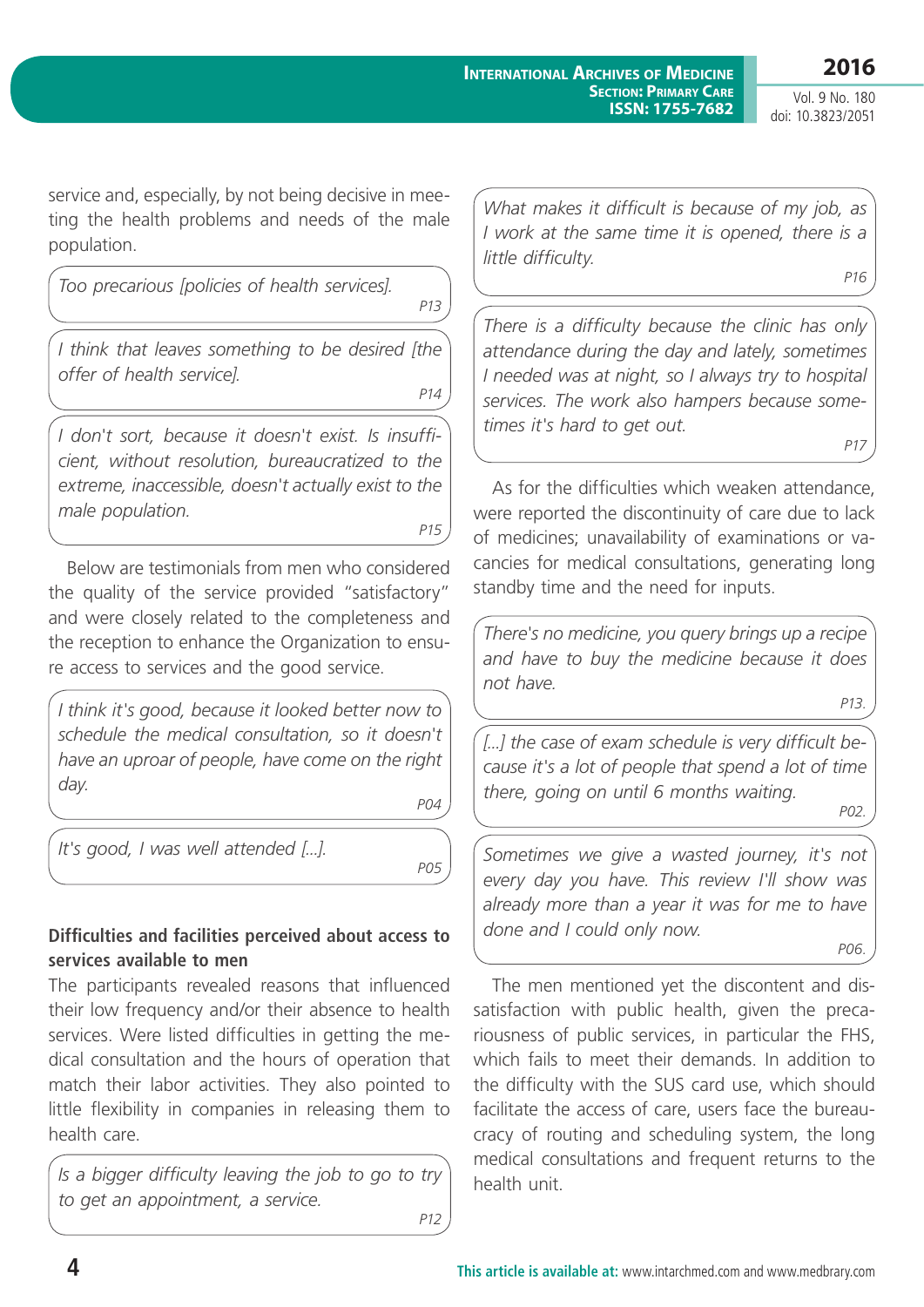**2016**

Vol. 9 No. 180 doi: 10.3823/2051

These issues are linked to socio-economic difficulties of patients who do not have access to public transportation.

*[...] queue handle it, take line to here [...] It's more difficult for the poor who do not have a carriage [...] there takes a password, a process [...] P09.*

*The bureaucracy is the main difficulty [...] the unit doesn't give a proper resolution, why do you need medication that usually don't have, need an expert evaluation with urgency, which usually is only going to happen 3 or 4 months later.*  [...] even invented a markup or central register *or whatever, where the citizen can only care if you have this card, and the SUS card good for nothing?*

*P15.*

In contrast to previous reports, five participants reported timely care related facilities whenever sought the health unit, the organization of care and scheduling through appointments. Only one participant pointed out how easily the geographical access and transportation that allowed to seek assistance whenever needed to get around the health unit.

*For me it's easy because I do not have what to do, I have a car when I want I go there and come back here. For me there's no difficulty.* 

*P01.*

*I think easy, whenever I try I am answered.* 

*P03.*

*It's easy, it's easy, it's very easy. Why has an organization, a better service.*

*P04.*

*I was able to easily make an appointment.*

*P05.*

## **Suggestions for improving the quality of care for men's health**

The suggestions listed by participants were activities that mobilize and ensure the participation of men in care with their health through programs or through campaigns such as the Blue November and provision of more tests to prevent sexually transmitted infections. Pointed out the necessity of drawing up a timeline that specify a day to meet the demand. In addition to the need for health education initiatives attractive to the target audience (young) using videos and/or form groups to encourage the promotion and the prevention of infectious diseases.

*Was to have the right day for a consultation; in the case of the November blue, an interview, a campaign; bring them, show videos. Because the woman, such a day has prevention: you want to mark. And the man? Why can't have?*

*P02.*

*There has to be more government programs, encouraging the municipality, too, in the same way it has for the woman. [...] If they did more campaigns, encourage the man to participate, would be much better and I believe it would prevent many diseases.* 

*P11.*

*Promote events, groups, lectures, open more tests for men, such as prostate and tests to detect STDS ´ s and also campaigns for adolescents. P17.*

About the management aspect, the subject consider that a responsible management should offer full quality assistance, ensure the infrastructure of the health services, reduce bureaucracy, facilitate access and empower healthcare professionals to provide quality care.

 *[...], we had good doctors, had expert, had air conditioning.*

*P09.*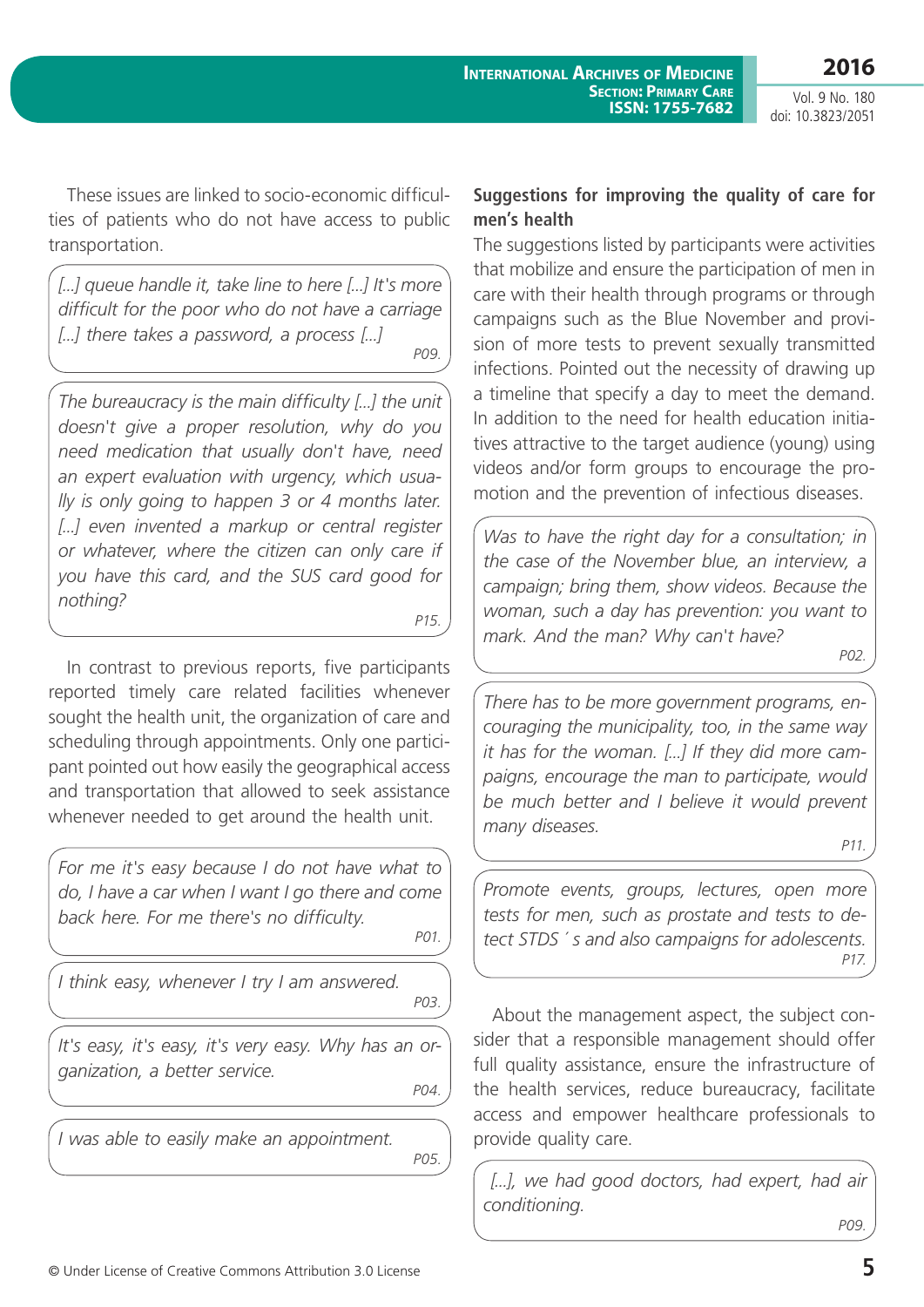**2016**

Vol. 9 No. 180 doi: 10.3823/2051

*All this is for interference, [...] lack of management, optimize the assistance, [...] reduce bureaucracy, easy access, improve employees with continuing education. Because sometimes we encounter with professionals totally unprepared for the job.*

*P15.*

Other suggestions for improving the quality of health services were related to more investment in healthcare, better prevention programs and actions to meet the demands and needs of human health. In addition to the need of reducing the bureaucratization of the services that allow the resolution and speed.

*More investments in health care, a more qualified and less bureaucratic for what the problems are resolved faster.*

*P12.*

*More health programs, according to age and need. P14.*

*Have more resources [...]. Oh you analyze... Why have so many people dying? Is it because they're not preventing? Or is it because they're expecting too much a system so bureaucratic and ineffective?*

*P01.*

# **Discussion**

The results show that most of the men in the study was composed of young adults and adults, with full high school, married, with household income of more than one minimum wage and with teacher occupation or farmer. The assessment of care provided to men in the FHS, was considered negative (bad, awful, restricted/limited and non-existent) for failing to meet their demands and needs; While a minority considered as satisfactory.

In this context, recognizing and valuing this subjective dimension of users, requires sensitivity of managers and health professionals in the quest to qualify the services provided and modify health welfare practices.

In this critical assessment, the men pointed precisely the limitations from the health service. These difficulties were linked to precarious conditions of service, lack of efficaciousness, restricted calls to medical consultations and the difficulties of the reference and counterreference systems to the specialist services.

The diversity of aspects evaluated as negative, from the identification of the need for more investment to the guarantee of universal access, equitable and fair to the reference and fragility of access presented as difficulties the delay in attendance, the long break in the schedule of exams and availability and lack of resolution. These obstacles are the reasons that make men move away from health services [9, 10] and serve as parameters that express the satisfaction and dissatisfaction on the part of men in relation to available attendance [11].

Recommendations for quality service including prevention, promotion and rehabilitation of health walk in the direction of the offer that meets the male specificities. Being able to relate to clarification meetings, campaigns, expert assistance, mainly urology [11], in order to meet fully this portion of the population.

Were highlighted in the present study, complaints concerning the lack of specialized care, timelines and more programs to meet the specific needs. As prerogative was put that the service has an established demand to attend women. This awareness and perception of the SUS rights allowed the comparison between expectations and what happens in reality of the basic attention services practices. In fact, there are situations in which men feel excluded or does not belong to those spaces, because they are historically and typically frequented by women [3]. It reinforces the differences between genders regarding the assistance as was identified in a study of four Brazilian States [11].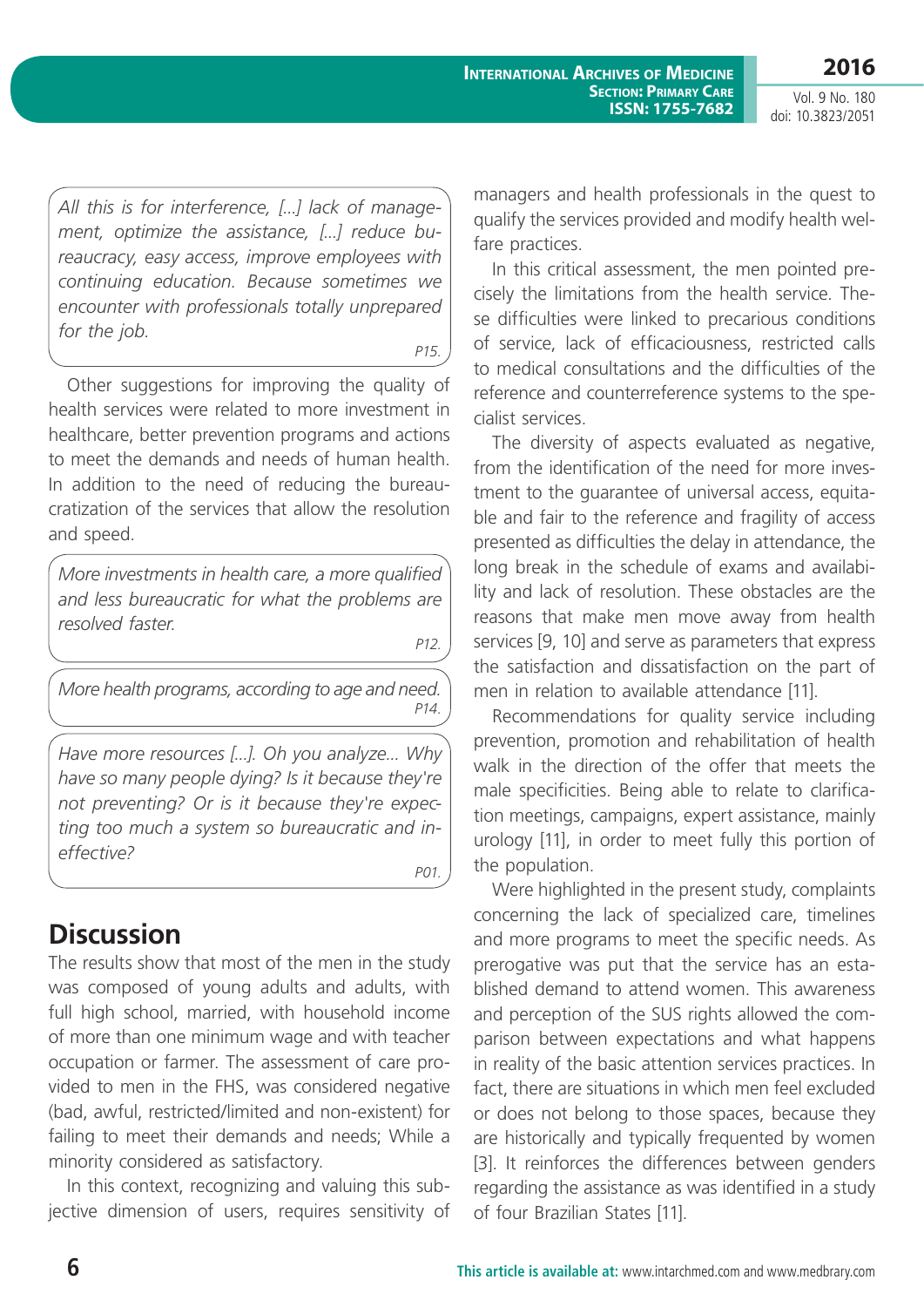**International Archives of Medicine Section: Primary Care ISSN: 1755-7682**

Vol. 9 No. 180 doi: 10.3823/2051

**2016**

Still, on the difficulty on health care, it is worth noting that much of the male group of this study was inserted in the labor market. In this sense, the hours of operation of health services do not meet the demands of the group, discouraging them with regard to access to services, for fear of being penalized if leaving the employment activities and of its commitments as were also identified in the States of Pernambuco, Rio de Janeiro, Rio Grande do Norte and São Paulo [11, 12, 13].

As a result of this situation, it becomes vulnerable to the gateway of health services of the basic attention, leading the quest for health services assistance of higher complexity, which can have an impact on late discovery of diagnostics, which is a factor in this incident population group [13]. It is emphasized the need for further discussion on the accessibility of men to health services and the need to counter strategies that enable the extension of the opening hours of the health units, such as the deployment of PNAISH perspective, to bring significant changes in increased assistance as noted in health services the States of Acre, Goiânia, Pernambuco, Rio de Janeiro and Santa Catarina [12, 14].

As for the service, men realize that the long queues for consultation, exams, referrals, in addition to the lack of health professionals, the lack of medicine and/or other resources are responsible for poor quality of care. The men focused that this service should be fast and punctual, so prioritize urgent and emergency services also felt in other primary health care services in the city of Recife, Pernambuco, Brazil [15].

However, in some FHS men showed as health service facilities the organization, the attendance and appointment schedule. The service is considered satisfactory when using the principles of humanization, inclusion and respect in warning users [11]. Because these elements provide a differentiated and qualified service to meet the prospect of attention to men.

The search for satisfaction is docked for completeness, in a perspective that considers the health needs of the population. The professional-userservice link are features of positive assistance that accompanies the client across the system, since the gateway up to the secondary and tertiary services. In this way, the flaws and difficulties in the host and in the formation of ties eventually disqualify healthcare [16].

In the present study, the suggestions aimed at improving the quality of health care of men concerning the need of meeting this demand with specific timelines and more programs. In addition to the inclusion of educational activities that encourage self-care and demand of services focused on prevention and health promotion. Was seconded by users the need for prioritization of actions based on procedures and examinations, but it has also been reported to lack of prevention and health promotion, and those few aspects developed by health services.

Considering these suggestions, the valuation of its specificity, in particular, requires a planned attention that can attract the male audience to unity, identifying their problems and responding to their needs of health [17].

Listening to suggestions and ideas proposed by the users in relation to the improvement in quality of care should be reviewed, so that makes it possible to establish a way to adequate the services to the real health needs of this audience, enabling the overcoming of curative assistance.

Another suggestion proposed by participants of this study was on the infrastructure of the units and the management of health services relating to the organization, moreover, very good breakfast choice and qualification of health professionals.

In fact, it is noted that there is a disarticulation of the structure and organization of the health system or extensive bureaucratization that can be the genesis of (in)visibility of this population segment in the health service. It is fostered a discussion on the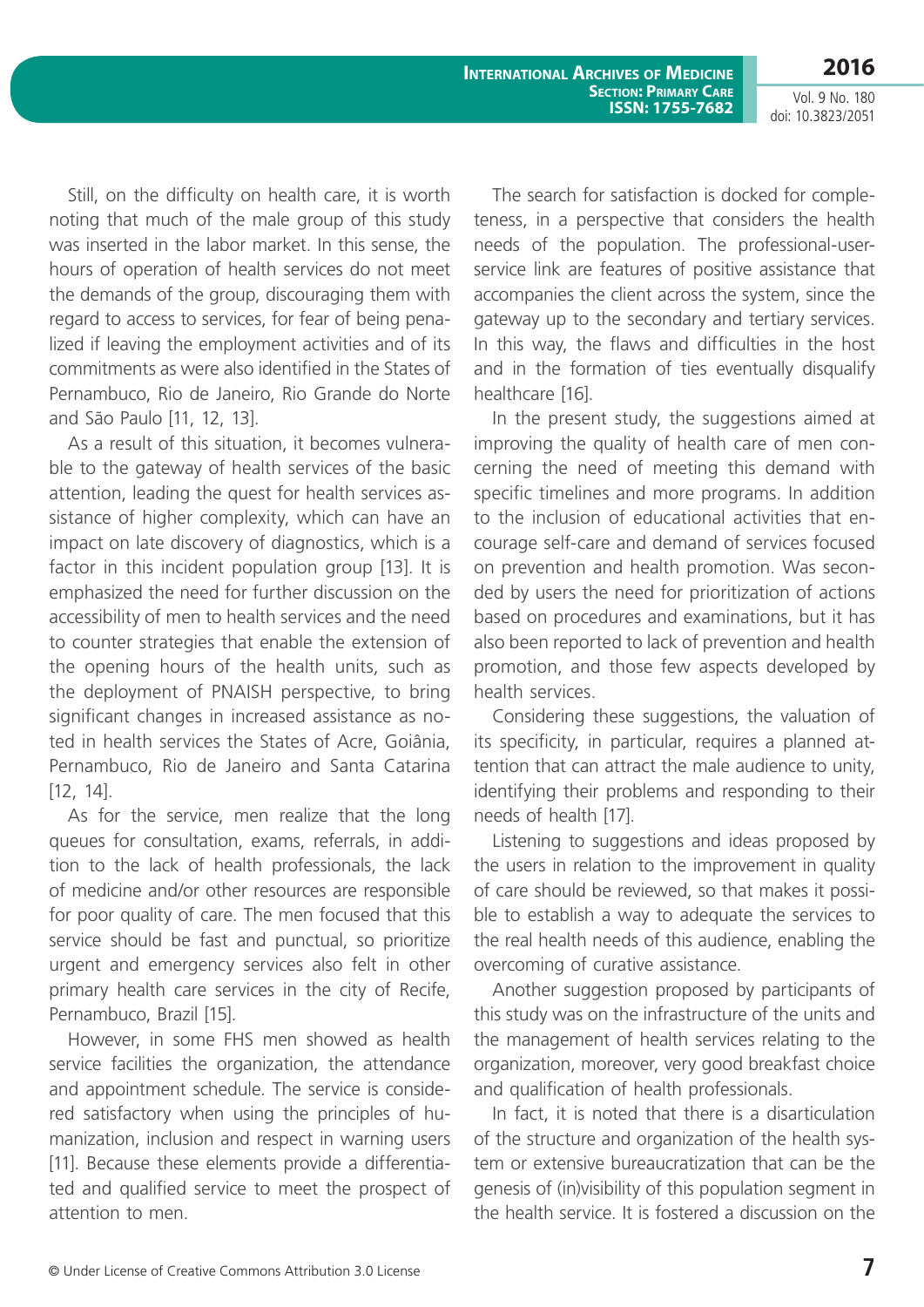**International Archives of Medicine Section: Primary Care ISSN: 1755-7682**

Vol. 9 No. 180 doi: 10.3823/2051

**2016**

service and the lack of provision of quality services, as well as the reorganization on attention and in structuring the system [18].

One can see that the way healthcare is provided to this audience seems to be fragile in the face of their duties, being that want punctual factor for the development of PNASH as a tool for understanding the male singular reality, seeking to strengthen the binding of this public health services [1]. For this to become possible and reach the objectives pursued by the policy, it is necessary a reorientation of the vision of how the professionals see health practices. Thus, this redirect depends on both the implementation of the actions from the perspective of health promotion, such as greater involvement of management, in order to ensure material and human resources capable of supplying the demands laid down [19].

For the health of the basic attention practices are effective and efficient in their service, it is necessary that these practices are built from the perception and expansion of attention to men's health16. For that, resources, investments, programs, agility, qualification, efficiency are needed; which are also recommendations proposed by users to remedy the problems of public service. Resonates the need for a network of responsible attention, through the initiative, and joint mobilization of governmental and non-governmental sectors of the population in general [13]. It may turn into a bureaucratized system less, with less waiting in queues.

Based on all the suggestions exposed, we can say that men need more actions directed to their particularities, where the strengthening of public policies geared to this audience is essential in the production of specific care to their singularities, whereas bio functional surfaces and socio-cultural aspects [17].

Research should be implemented to give visibility to situations like these. However, although scientific production has been increasing in Brazil, significantly increase with the proper training of health professionals who work with research in project management [20, 21].

# **Conclusions**

The results of the study made it possible to say that the basic services are not a lot frequented by men, since there are many factors that impede and generate difficulty for accessibility to the unit being explained by structural, organizational, cultural issues and by the man himself with his sense of masculinity that considers itself invulnerable.

Accordingly, when analyzing the point of view of men about their health and evaluate the weaknesses and potentialities regarded by them as determinates factors in demand for health services, we can ensure more effective measures in health provision for ensuring the individuality required in addressing the particularities of this public.

The limitations of this study refer to those pertinent to the research because it was restricted to the urban area of the city which can signal the need for expansion and replication in other scenarios.

It is suggested the importance of the discussion of the activities carried out in the basic attention services for male characteristics following the principles and guidelines of the PNAISH, which requires as a matter of fact, be established and effective. That way, they can ensure health services and have a network of comprehensive care, universal, equitable, effective and decisive.

## **References**

- **1.** Mendonça VS, Andrade AN. A Política Nacional de Saúde do Homem: necessidade ou ilusão? Rev. psicol. Polít. 2010; 10(20).
- **2.** GARCIA PT. Saúde e Sociedade: Atenção Básica em Saúde. São Luiz, 2014.
- **3.** Figueiredo WS, Schraiber LB. Concepções de gênero de homens usuários e profissionais de saúde de serviços de atenção primária e os possíveis impactos na saúde da população masculina. Cienc. saude colet. 2011; 16(1):935-44.